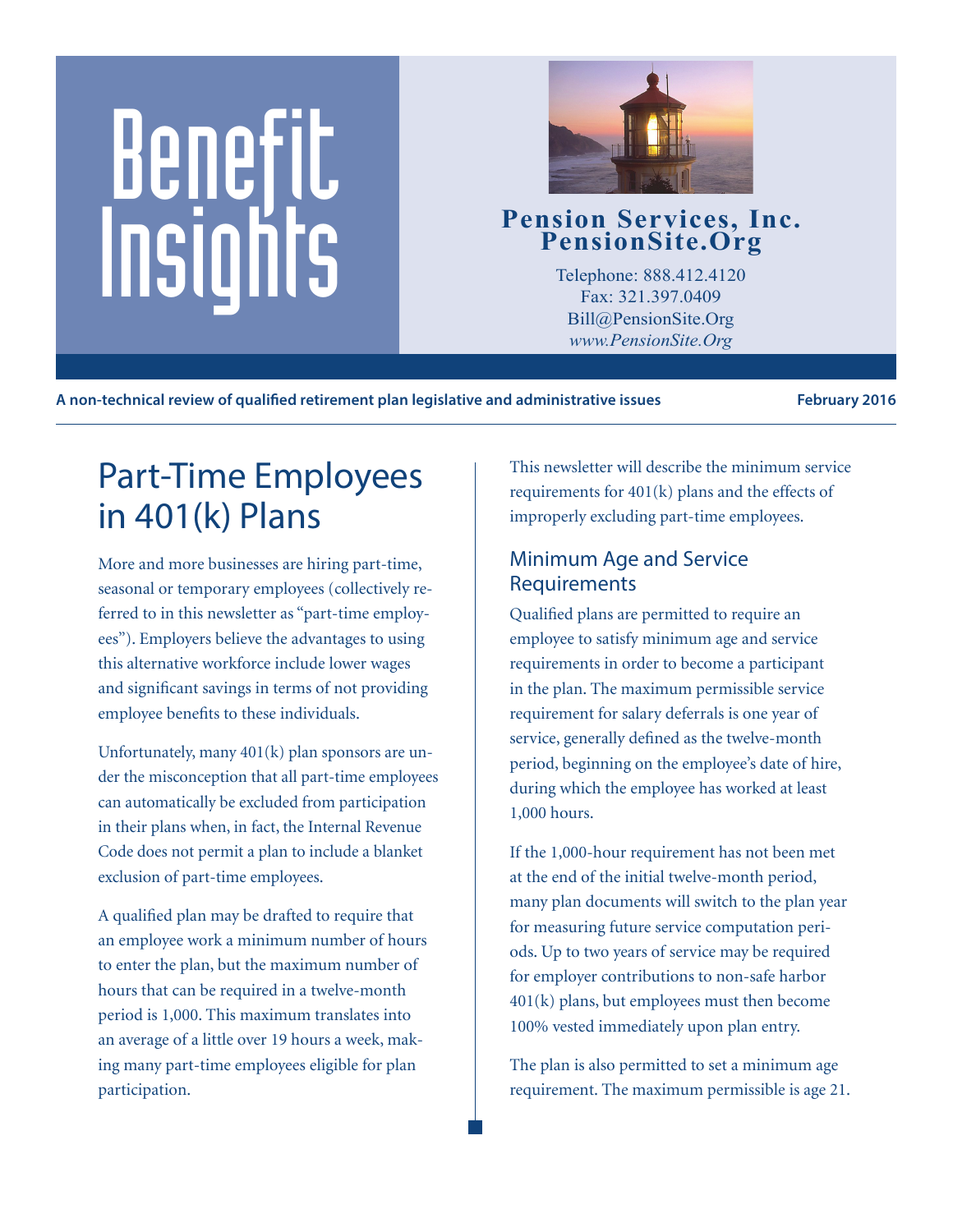#### Entry Date

Once employees have met the age and service requirements for the plan, they will enter the plan on the entry date specified in the plan document. Common entry dates for 401(k) plans are the first pay period after meeting the eligibility requirements or the first day of the month or quarter after the requirements have been met (in general, semiannual entry is the maximum permissible).

**Example:** Eagle Company requires one year of service with 1,000 hours to become eligible to participate in its 401(k) plan. Employees enter the plan the first day of the month following completion of the service requirement. Ken is hired part-time on June 13, 2014. As of June 12, 2015 he has had 930 hours of service. He has not met the plan's service requirement.

The plan document requires that future service computation periods be measured based on the plan year. The next computation period begins on January 1, 2015 and extends through December 31, 2015. During this period Ken has 1,050 hours of service. He has now satisfied the service requirement and will be eligible to enter the plan effective January 1, 2016.

#### Effect of a Short Service Requirement

In order to attract qualified employees, an increasing number of 401(k) plan sponsors are utilizing less than the maximum one year of service requirement. Some are offering immediate entry, at least for the salary deferral portion of the plan. A shorter service requirement or immediate participation could potentially cause all part-time employees to become plan participants. Generally most employers want to avoid including parttime employees in their plans because:

• These employees generally have little interest in participating in the plan but are still required to receive enrollment materials and a summary

plan description on a timely basis once they have met the plan's eligibility requirements;

- If the plan is top heavy (a plan where the key employees' account balances make up 60% or more of the total plan assets), minimum contributions of up to 3% of compensation may be required for active participants, whether or not they have elected to make salary deferrals and regardless of the number of hours worked during the plan year; and
- **Increased administrative expenses.**

### Excluding Classes of Employees

Plan documents usually exclude union and nonresident alien employees. Other classifications may be excluded on a discretionary basis if based on objective business criteria, such as hourly employees or a specific division of the company. However, it is not permissible to exclude parttime employees as a job classification because this exclusion may result in the plan violating the maximum service requirement.

IRS auditors have been directed to carefully scrutinize plans that attempt to exclude employees who have satisfied the 1,000-hour requirement by disguising them as a certain class of employees who are excluded from coverage.

Even when a plan properly excludes certain classifications of employees, it is required to pass additional tests to ensure the exclusion does not discriminate in favor of highly compensated employees (HCEs). In general, an HCE is anyone who directly or indirectly owns more than 5% of the plan sponsor or who earns more than an indexed dollar amount during the immediately preceding year (\$120,000 for 2016).

#### Excluding Part-Time Employees with a Fail Safe Provision

There is a way for the plan to allow full-time employees immediate entry and minimize part-time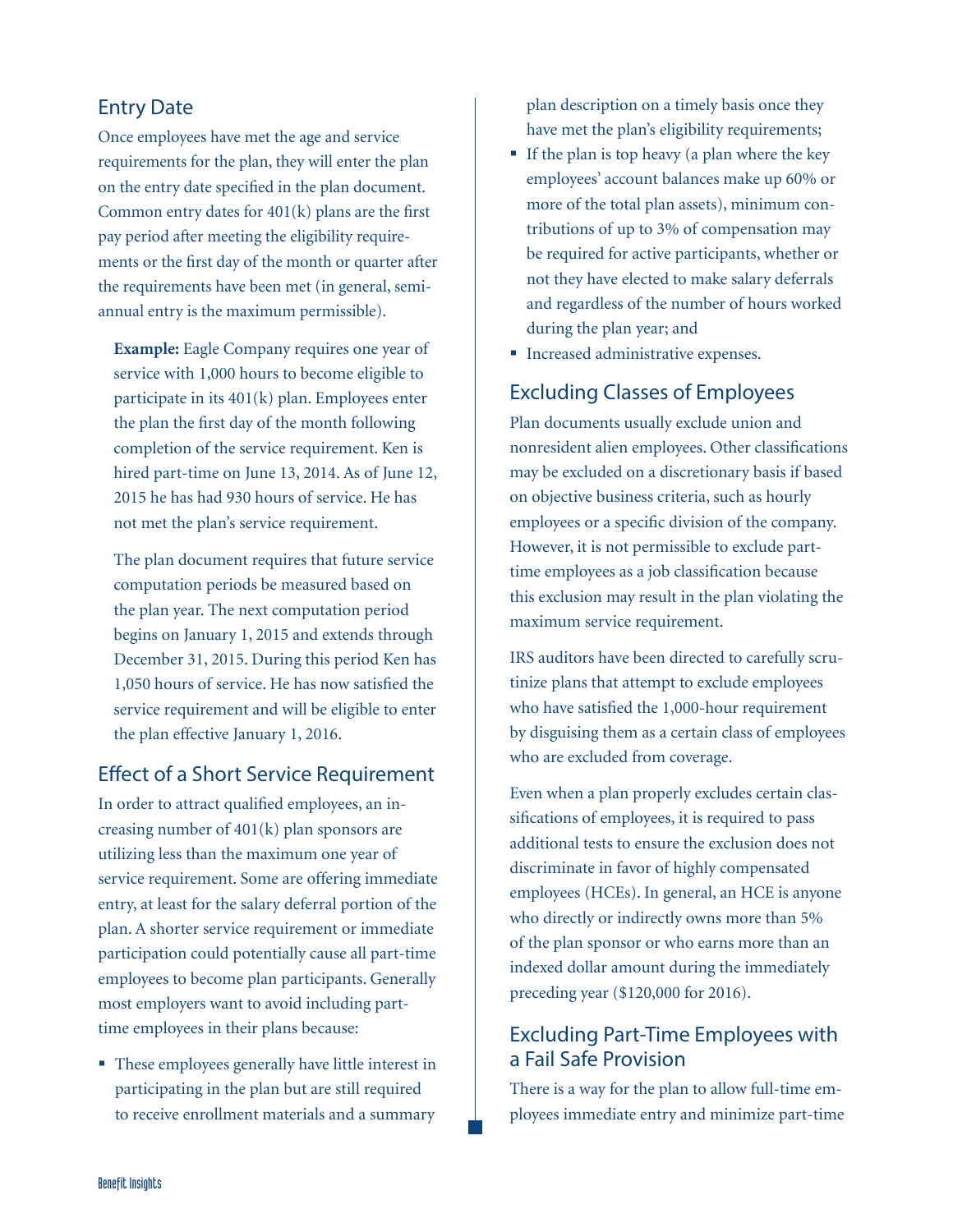employee eligibility. The IRS has provided clear guidance and examples of how a plan document may be designed to exclude part-time employees without violating the 1,000-hour service requirement.

The plan could provide immediate eligibility for full-time employees but require one year of service for employees who are scheduled to work less than 1,000 hours during the year as long as the plan includes fail-safe language that says such employees will become participants if they actually work more than 1,000 hours during a computation period.

#### Service Requirements for Employer **Contributions**

Just because a part-time employee has satisfied the plan's age and service requirements and has become a participant in the plan does not automatically mean that he or she is entitled to receive an employer contribution unless the plan is top heavy. The plan may require a minimum number of hours of service during the plan year (1,000 is the maximum) and/or employment on the last day of the plan year to receive an allocation of the employer contribution.

**Example:** Dove Company's 401(k) plan eligibility requirement is one year of service with 1,000 hours. Employees become eligible to make deferrals and receive matching contributions the first day of the month following completion of the service requirement. In order to share in the matching contribution, the participant is required to work 1,000 hours during the plan year.

Barbie was hired part-time on April 16, 2014. As of April 15, 2015 she had 1,020 hours, became a participant on May 1, 2015 and began making deferrals to the plan. For the plan year January 1, 2015 through December 31, 2015 she worked 975 hours. Since she had less than 1,000 hours during the plan year, she is not eligible to share in the matching contribution.

A plan that requires active participants to have a minimum number of hours of service during the plan year or terminated participants to have more than 500 hours of service in order to be eligible to share in the employer's contribution (matching and/or profit sharing) will be subject to nondiscrimination testing.

#### Impact on ADP and ACP Tests

The Average Deferral Percentage (ADP) test is performed on employee deferrals while the Average Contribution Percentage (ACP) test is performed on matching and/or voluntary after-tax contributions (other than Roth deferrals). The percentages for each employee within the HCE and non-HCE (NHCE) groups are totaled and averaged to get the ADP and ACP for each group. The averages for the HCE group may not exceed a specific ratio of the average for the NHCE group.

In performing the ADP test, all active and terminated employees eligible to defer at any time during the plan year are included, whether or not they actually made a deferral. In general, the ACP test includes all active and terminated employees who met the plan's requirements to receive a match regardless of whether they actually made a deferral and received a match.

Plans that do not pass the test(s) must take some action, such as corrective distributions or additional employer contributions. Corrective distributions generally must be made within 2½ months after the end of the plan year to avoid a 10% excise tax. Improperly excluding part-time employees who have satisfied the eligibility requirements will cause these tests to be performed incorrectly, possibly resulting in corrective action not being taken on time for failed tests.